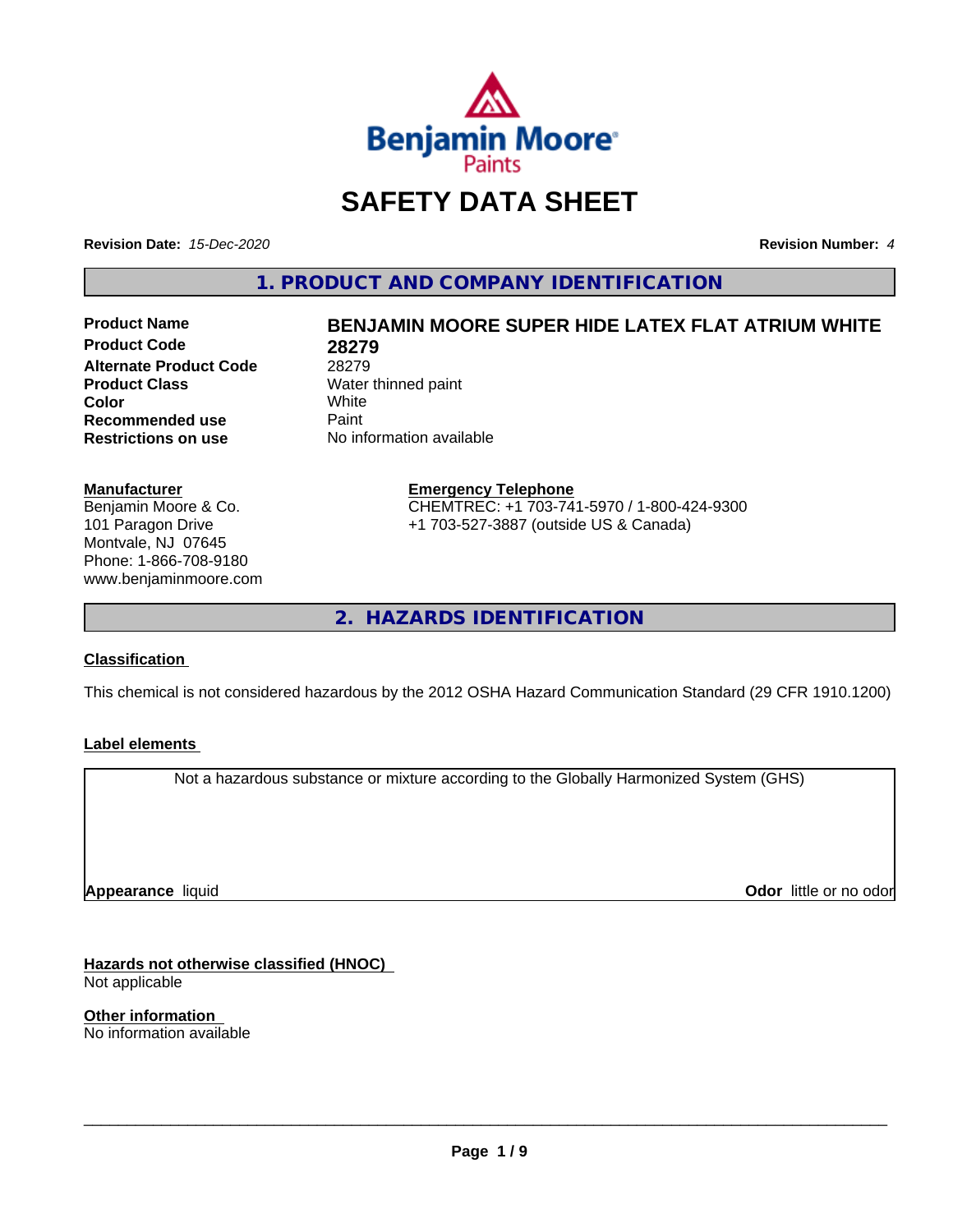**WARNING:** This product contains isothiazolinone compounds at levels of <0.1%. These substances are biocides commonly found in most paints and a variety of personal care products as a preservative. Certain individuals may be sensitive or allergic to these substances, even at low levels.

\_\_\_\_\_\_\_\_\_\_\_\_\_\_\_\_\_\_\_\_\_\_\_\_\_\_\_\_\_\_\_\_\_\_\_\_\_\_\_\_\_\_\_\_\_\_\_\_\_\_\_\_\_\_\_\_\_\_\_\_\_\_\_\_\_\_\_\_\_\_\_\_\_\_\_\_\_\_\_\_\_\_\_\_\_\_\_\_\_\_\_\_\_

#### **3. COMPOSITION INFORMATION ON COMPONENTS**

| <b>Chemical name</b> | <b>CAS No.</b> | Weight-%  |
|----------------------|----------------|-----------|
| Limestone            | 1317-65-3      | $15 - 20$ |
| Titanium dioxide     | 13463-67-7     | $5 - 10$  |
| Kaolin, calcined     | 92704-41-1     | $5 - 10$  |
| Diatomaceous earth   | 61790-53-2     | - 5       |

|                                                  | 4. FIRST AID MEASURES                                                                                    |
|--------------------------------------------------|----------------------------------------------------------------------------------------------------------|
| <b>General Advice</b>                            | No hazards which require special first aid measures.                                                     |
| <b>Eye Contact</b>                               | Rinse thoroughly with plenty of water for at least 15 minutes and consult a<br>physician.                |
| <b>Skin Contact</b>                              | Wash off immediately with soap and plenty of water while removing all<br>contaminated clothes and shoes. |
| <b>Inhalation</b>                                | Move to fresh air. If symptoms persist, call a physician.                                                |
| Ingestion                                        | Clean mouth with water and afterwards drink plenty of water. Consult a physician<br>if necessary.        |
| <b>Most Important</b><br><b>Symptoms/Effects</b> | None known.                                                                                              |
| <b>Notes To Physician</b>                        | Treat symptomatically.                                                                                   |

**5. FIRE-FIGHTING MEASURES**

| <b>Suitable Extinguishing Media</b>                             | Use extinguishing measures that are appropriate to local<br>circumstances and the surrounding environment.                                   |
|-----------------------------------------------------------------|----------------------------------------------------------------------------------------------------------------------------------------------|
| Protective equipment and precautions for firefighters           | As in any fire, wear self-contained breathing apparatus<br>pressure-demand, MSHA/NIOSH (approved or equivalent)<br>and full protective gear. |
| <b>Specific Hazards Arising From The Chemical</b>               | Closed containers may rupture if exposed to fire or<br>extreme heat.                                                                         |
| Sensitivity to mechanical impact                                | No                                                                                                                                           |
| Sensitivity to static discharge                                 | No                                                                                                                                           |
| <b>Flash Point Data</b><br>Flash point (°F)<br>Flash Point (°C) | Not applicable<br>Not applicable                                                                                                             |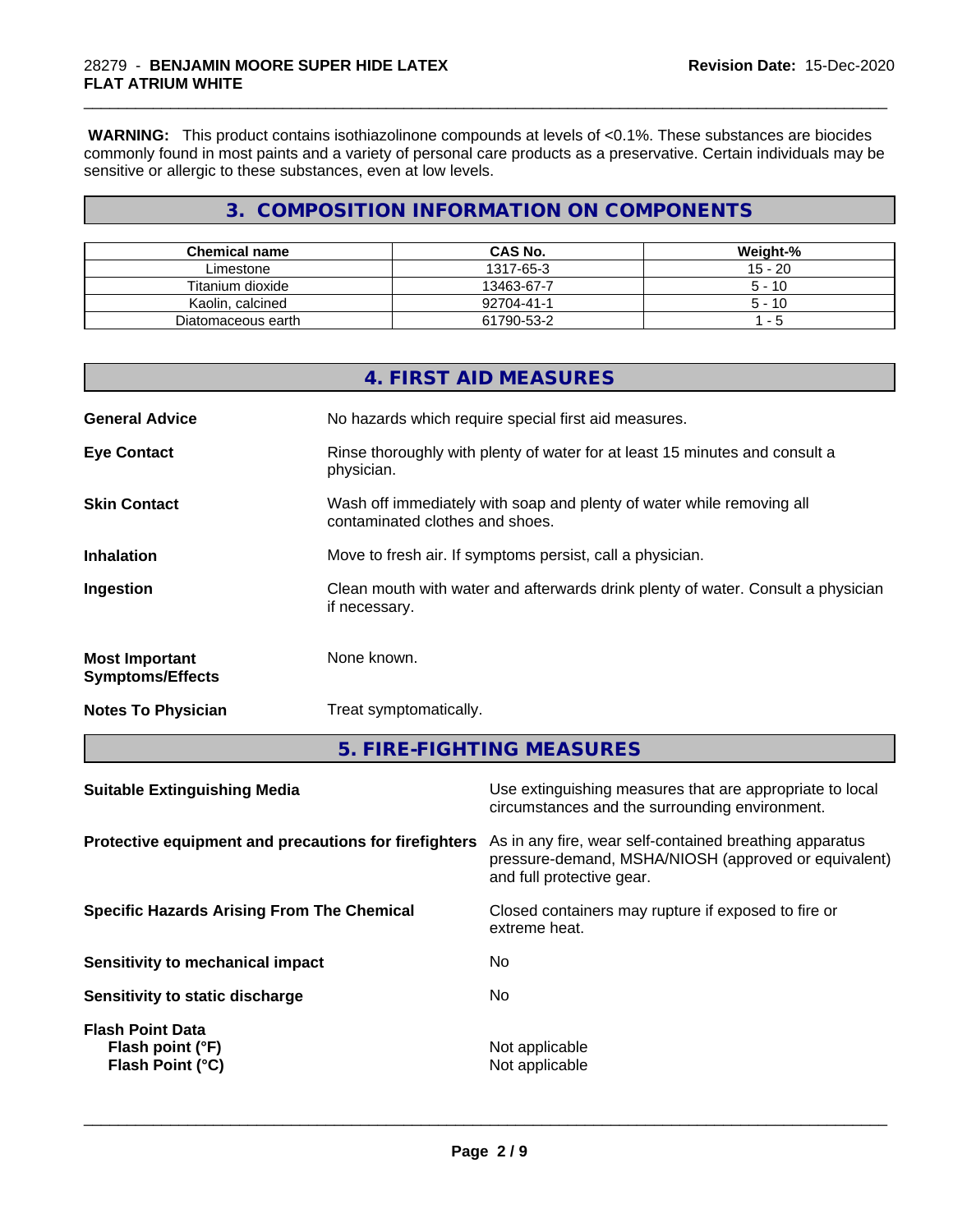| <b>Method</b>                           |                                                               |                        | Not applicable                   |                                |
|-----------------------------------------|---------------------------------------------------------------|------------------------|----------------------------------|--------------------------------|
|                                         | <b>Flammability Limits In Air</b>                             |                        |                                  |                                |
|                                         | Lower flammability limit:<br><b>Upper flammability limit:</b> |                        | Not applicable<br>Not applicable |                                |
| <b>NFPA</b>                             | Health: 1                                                     | <b>Flammability: 0</b> | <b>Instability: 0</b>            | <b>Special: Not Applicable</b> |
| <b>NFPA Legend</b><br>0 - Not Hazardous |                                                               |                        |                                  |                                |

- 1 Slightly
- 2 Moderate
- 3 High
- 
- 4 Severe

*The ratings assigned are only suggested ratings, the contractor/employer has ultimate responsibilities for NFPA ratings where this system is used.*

*Additional information regarding the NFPA rating system is available from the National Fire Protection Agency (NFPA) at www.nfpa.org.*

#### **6. ACCIDENTAL RELEASE MEASURES**

| <b>Personal Precautions</b>      | Avoid contact with skin, eyes and clothing. Ensure adequate ventilation.                                                                                                         |
|----------------------------------|----------------------------------------------------------------------------------------------------------------------------------------------------------------------------------|
| <b>Other Information</b>         | Prevent further leakage or spillage if safe to do so.                                                                                                                            |
| <b>Environmental precautions</b> | See Section 12 for additional Ecological Information.                                                                                                                            |
| <b>Methods for Cleaning Up</b>   | Soak up with inert absorbent material. Sweep up and shovel into suitable<br>containers for disposal.                                                                             |
|                                  | 7. HANDLING AND STORAGE                                                                                                                                                          |
| <b>Handling</b>                  | Avoid contact with skin, eyes and clothing. Avoid breathing vapors, spray mists or<br>sanding dust. In case of insufficient ventilation, wear suitable respiratory<br>equipment. |
| <b>Storage</b>                   | Keep container tightly closed. Keep out of the reach of children.                                                                                                                |
| <b>Incompatible Materials</b>    | No information available                                                                                                                                                         |
|                                  |                                                                                                                                                                                  |

**8. EXPOSURE CONTROLS/PERSONAL PROTECTION**

#### **Exposure Limits**

| <b>Chemical name</b> | <b>ACGIH TLV</b>         | <b>OSHA PEL</b>           |
|----------------------|--------------------------|---------------------------|
| Limestone            | N/E                      | 15 mg/m $3$ - TWA         |
|                      |                          | 5 mg/m <sup>3</sup> - TWA |
| Titanium dioxide     | TWA: $10 \text{ mg/m}^3$ | 15 mg/m $3$ - TWA         |
| Diatomaceous earth   | N/E                      |                           |
|                      |                          | 20 mppcf - TWA            |

#### **Legend**

ACGIH - American Conference of Governmental Industrial Hygienists Exposure Limits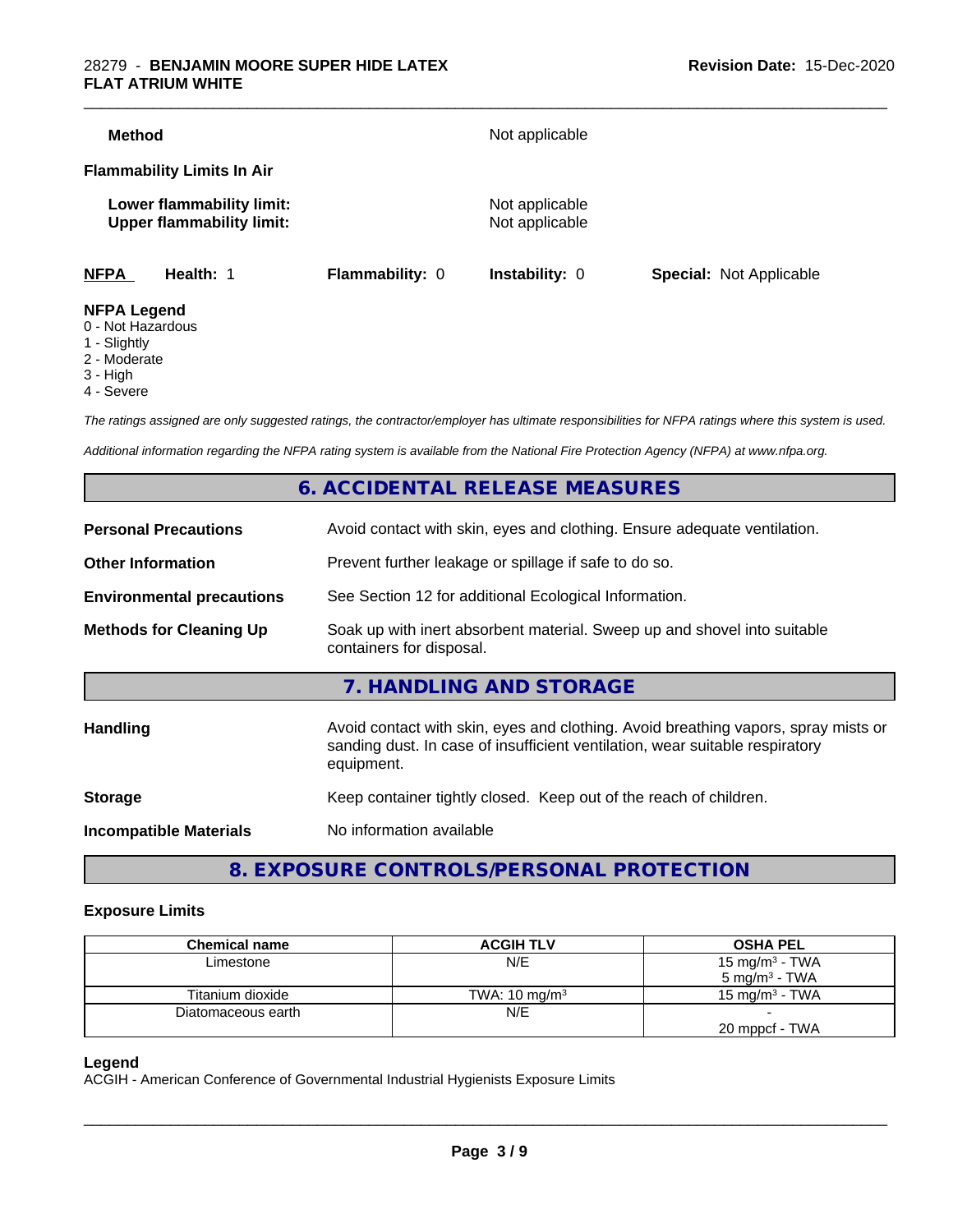OSHA - Occupational Safety & Health Administration Exposure Limits N/E - Not Established

| Ensure adequate ventilation, especially in confined areas.<br><b>Engineering Measures</b> |                                                                                                                                     |  |  |
|-------------------------------------------------------------------------------------------|-------------------------------------------------------------------------------------------------------------------------------------|--|--|
| <b>Personal Protective Equipment</b>                                                      |                                                                                                                                     |  |  |
| <b>Eye/Face Protection</b>                                                                | Safety glasses with side-shields.                                                                                                   |  |  |
| <b>Skin Protection</b>                                                                    | Protective gloves and impervious clothing.                                                                                          |  |  |
| <b>Respiratory Protection</b>                                                             | In case of insufficient ventilation wear suitable respiratory equipment.                                                            |  |  |
| <b>Hygiene Measures</b>                                                                   | Avoid contact with skin, eyes and clothing. Remove and wash contaminated<br>clothing before re-use. Wash thoroughly after handling. |  |  |

\_\_\_\_\_\_\_\_\_\_\_\_\_\_\_\_\_\_\_\_\_\_\_\_\_\_\_\_\_\_\_\_\_\_\_\_\_\_\_\_\_\_\_\_\_\_\_\_\_\_\_\_\_\_\_\_\_\_\_\_\_\_\_\_\_\_\_\_\_\_\_\_\_\_\_\_\_\_\_\_\_\_\_\_\_\_\_\_\_\_\_\_\_

#### **9. PHYSICAL AND CHEMICAL PROPERTIES**

| Appearance                           | liquid                   |
|--------------------------------------|--------------------------|
| Odor                                 | little or no odor        |
| <b>Odor Threshold</b>                | No information available |
| Density (Ibs/gal)                    | $11.2 - 11.3$            |
| <b>Specific Gravity</b>              | $1.34 - 1.36$            |
| pH                                   | No information available |
| <b>Viscosity (cps)</b>               | No information available |
| Solubility(ies)                      | No information available |
| <b>Water solubility</b>              | No information available |
| <b>Evaporation Rate</b>              | No information available |
| Vapor pressure                       | No information available |
| <b>Vapor density</b>                 | No information available |
| Wt. % Solids                         | $45 - 55$                |
| Vol. % Solids                        | $20 - 30$                |
| Wt. % Volatiles                      | $45 - 55$                |
| <b>Vol. % Volatiles</b>              | $70 - 80$                |
| <b>VOC Regulatory Limit (g/L)</b>    | < 50                     |
| <b>Boiling Point (°F)</b>            | 212                      |
| <b>Boiling Point (°C)</b>            | 100                      |
| Freezing point (°F)                  | 32                       |
| <b>Freezing Point (°C)</b>           | $\Omega$                 |
| Flash point (°F)                     | Not applicable           |
| Flash Point (°C)                     | Not applicable           |
| <b>Method</b>                        | Not applicable           |
| Flammability (solid, gas)            | Not applicable           |
| <b>Upper flammability limit:</b>     | Not applicable           |
| Lower flammability limit:            | Not applicable           |
| <b>Autoignition Temperature (°F)</b> | No information available |
| <b>Autoignition Temperature (°C)</b> | No information available |
| Decomposition Temperature (°F)       | No information available |
| Decomposition Temperature (°C)       | No information available |
| <b>Partition coefficient</b>         | No information available |

## **10. STABILITY AND REACTIVITY**

**Reactivity Not Applicable** Not Applicable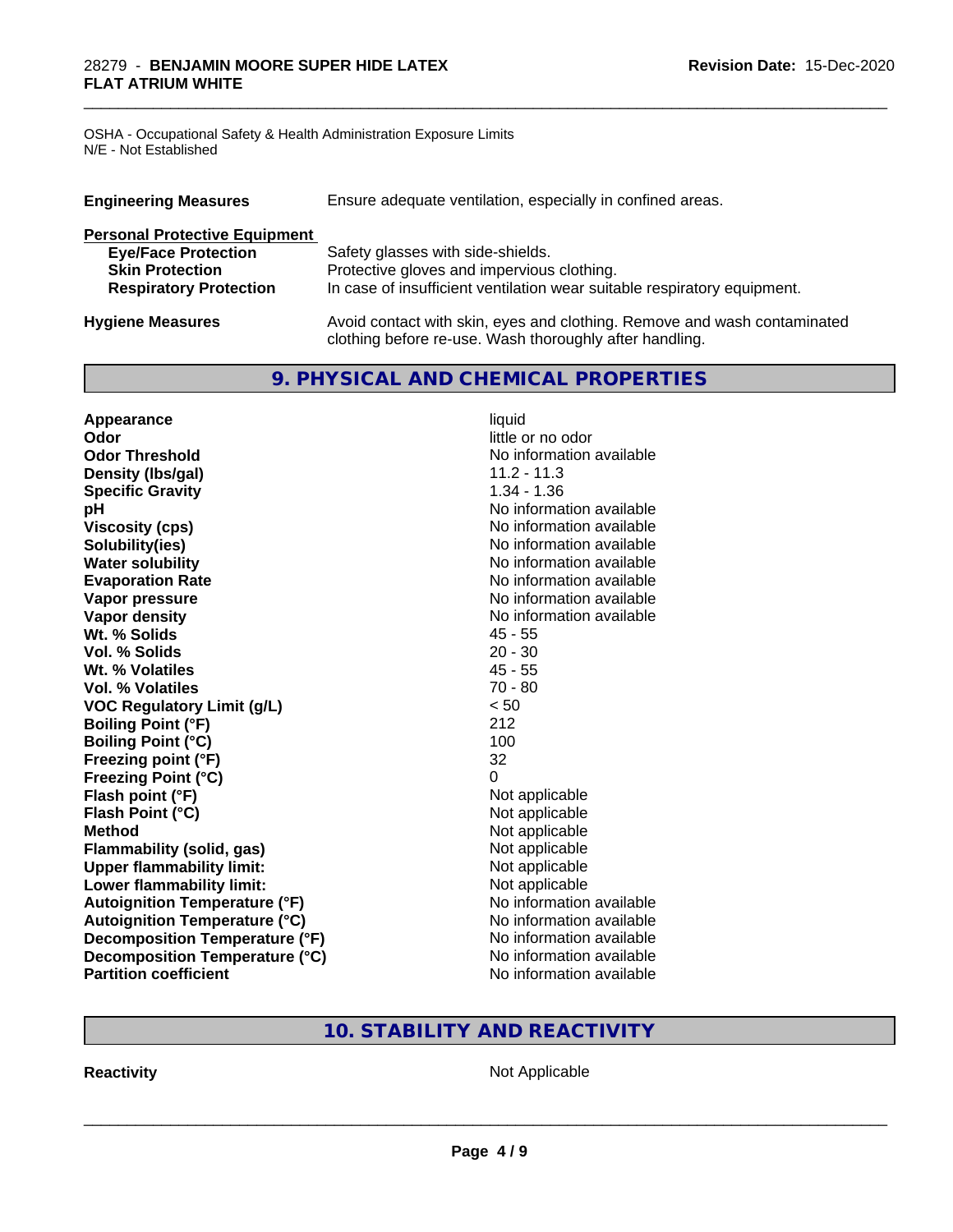| <b>Chemical Stability</b>               | Stable under normal conditions.          |
|-----------------------------------------|------------------------------------------|
| <b>Conditions to avoid</b>              | Prevent from freezing.                   |
| <b>Incompatible Materials</b>           | No materials to be especially mentioned. |
| <b>Hazardous Decomposition Products</b> | None under normal use.                   |
| Possibility of hazardous reactions      | None under normal conditions of use.     |

### **11. TOXICOLOGICAL INFORMATION**

\_\_\_\_\_\_\_\_\_\_\_\_\_\_\_\_\_\_\_\_\_\_\_\_\_\_\_\_\_\_\_\_\_\_\_\_\_\_\_\_\_\_\_\_\_\_\_\_\_\_\_\_\_\_\_\_\_\_\_\_\_\_\_\_\_\_\_\_\_\_\_\_\_\_\_\_\_\_\_\_\_\_\_\_\_\_\_\_\_\_\_\_\_

| <b>Product Information</b>                                                                                                                                                                                                                                                                                                                                                     |                                                                                                                                                                                                                                                                                                                                                                                                                                                                                                                                                                                  |  |  |
|--------------------------------------------------------------------------------------------------------------------------------------------------------------------------------------------------------------------------------------------------------------------------------------------------------------------------------------------------------------------------------|----------------------------------------------------------------------------------------------------------------------------------------------------------------------------------------------------------------------------------------------------------------------------------------------------------------------------------------------------------------------------------------------------------------------------------------------------------------------------------------------------------------------------------------------------------------------------------|--|--|
| Information on likely routes of exposure                                                                                                                                                                                                                                                                                                                                       |                                                                                                                                                                                                                                                                                                                                                                                                                                                                                                                                                                                  |  |  |
| <b>Principal Routes of Exposure</b>                                                                                                                                                                                                                                                                                                                                            | Eye contact, skin contact and inhalation.                                                                                                                                                                                                                                                                                                                                                                                                                                                                                                                                        |  |  |
| <b>Acute Toxicity</b>                                                                                                                                                                                                                                                                                                                                                          |                                                                                                                                                                                                                                                                                                                                                                                                                                                                                                                                                                                  |  |  |
| <b>Product Information</b>                                                                                                                                                                                                                                                                                                                                                     | No information available                                                                                                                                                                                                                                                                                                                                                                                                                                                                                                                                                         |  |  |
|                                                                                                                                                                                                                                                                                                                                                                                | Symptoms related to the physical, chemical and toxicological characteristics                                                                                                                                                                                                                                                                                                                                                                                                                                                                                                     |  |  |
| <b>Symptoms</b>                                                                                                                                                                                                                                                                                                                                                                | No information available                                                                                                                                                                                                                                                                                                                                                                                                                                                                                                                                                         |  |  |
|                                                                                                                                                                                                                                                                                                                                                                                | Delayed and immediate effects as well as chronic effects from short and long-term exposure                                                                                                                                                                                                                                                                                                                                                                                                                                                                                       |  |  |
| Eye contact<br><b>Skin contact</b><br><b>Inhalation</b><br>Ingestion<br><b>Sensitization</b><br><b>Neurological Effects</b><br><b>Mutagenic Effects</b><br><b>Reproductive Effects</b><br><b>Developmental Effects</b><br><b>Target organ effects</b><br><b>STOT - single exposure</b><br><b>STOT - repeated exposure</b><br>Other adverse effects<br><b>Aspiration Hazard</b> | May cause slight irritation.<br>Substance may cause slight skin irritation. Prolonged or repeated contact may dry<br>skin and cause irritation.<br>May cause irritation of respiratory tract.<br>Ingestion may cause gastrointestinal irritation, nausea, vomiting and diarrhea.<br>No information available<br>No information available.<br>No information available.<br>No information available.<br>No information available.<br>No information available.<br>No information available.<br>No information available.<br>No information available.<br>No information available |  |  |
| <b>Numerical measures of toxicity</b>                                                                                                                                                                                                                                                                                                                                          |                                                                                                                                                                                                                                                                                                                                                                                                                                                                                                                                                                                  |  |  |
| The following values are calculated based on chapter 3.1 of the GHS document                                                                                                                                                                                                                                                                                                   |                                                                                                                                                                                                                                                                                                                                                                                                                                                                                                                                                                                  |  |  |
| <b>ATEmix (oral)</b><br><b>ATEmix (dermal)</b>                                                                                                                                                                                                                                                                                                                                 | 14033 mg/kg<br>123944 mg/kg                                                                                                                                                                                                                                                                                                                                                                                                                                                                                                                                                      |  |  |

#### **Component Information**

| $\sim$<br>:hemical<br>l name | <b>D50</b><br>$ r_{2} $ | $D^{\prime}$<br>DSU | C50<br>innaiai<br>. |
|------------------------------|-------------------------|---------------------|---------------------|
|                              |                         |                     |                     |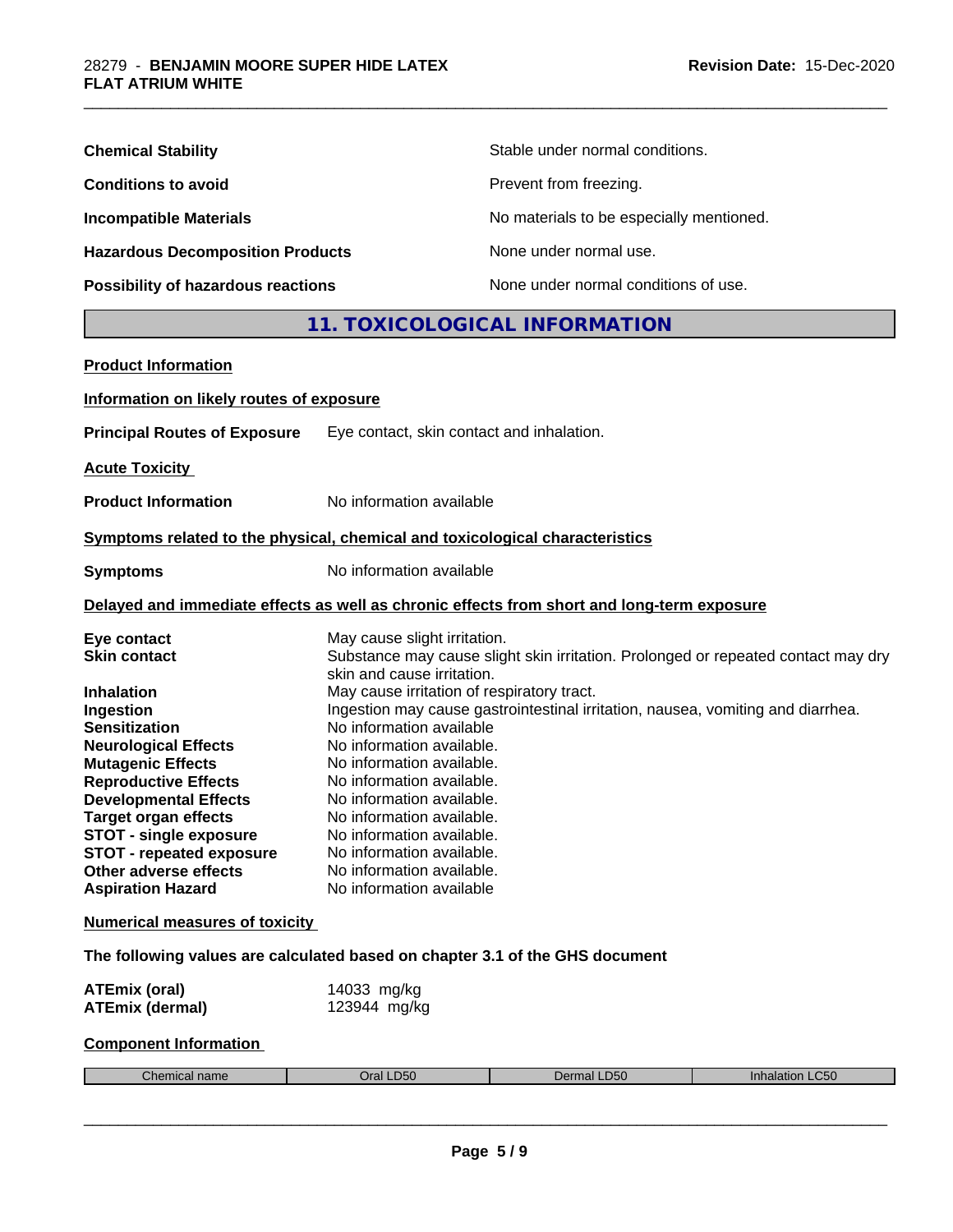#### 28279 - **BENJAMIN MOORE SUPER HIDE LATEX FLAT ATRIUM WHITE**

| Titanium dioxide<br>13463-67-7 | (Rat)<br>10000 mg/kg | - |  |
|--------------------------------|----------------------|---|--|
| Kaolin, calcined<br>92704-41-1 | > 2000 mg/kg (Rat)   |   |  |

\_\_\_\_\_\_\_\_\_\_\_\_\_\_\_\_\_\_\_\_\_\_\_\_\_\_\_\_\_\_\_\_\_\_\_\_\_\_\_\_\_\_\_\_\_\_\_\_\_\_\_\_\_\_\_\_\_\_\_\_\_\_\_\_\_\_\_\_\_\_\_\_\_\_\_\_\_\_\_\_\_\_\_\_\_\_\_\_\_\_\_\_\_

#### **Chronic Toxicity**

#### **Carcinogenicity**

*The information below indicateswhether each agency has listed any ingredient as a carcinogen:.*

| <b>Chemical name</b>             | <b>IARC</b>          | <b>NTP</b> | OSHA   |
|----------------------------------|----------------------|------------|--------|
|                                  | Possible Human<br>2B |            | Listed |
| $\mathbf{r}$<br>Fitanium dioxide | Carcinogen           |            |        |

• Although IARC has classified titanium dioxide as possibly carcinogenic to humans (2B), their summary concludes: "No significant exposure to titanium dioxide is thought to occur during the use of products in which titanium dioxide is bound to other materials, such as paint."

#### **Legend**

IARC - International Agency for Research on Cancer NTP - National Toxicity Program OSHA - Occupational Safety & Health Administration

**12. ECOLOGICAL INFORMATION**

#### **Ecotoxicity Effects**

The environmental impact of this product has not been fully investigated.

#### **Product Information**

#### **Acute Toxicity to Fish**

No information available

#### **Acute Toxicity to Aquatic Invertebrates**

No information available

#### **Acute Toxicity to Aquatic Plants**

No information available

#### **Persistence / Degradability**

No information available.

#### **Bioaccumulation**

No information available.

#### **Mobility in Environmental Media**

No information available.

#### **Ozone**

No information available

#### **Component Information**

#### **Acute Toxicity to Fish**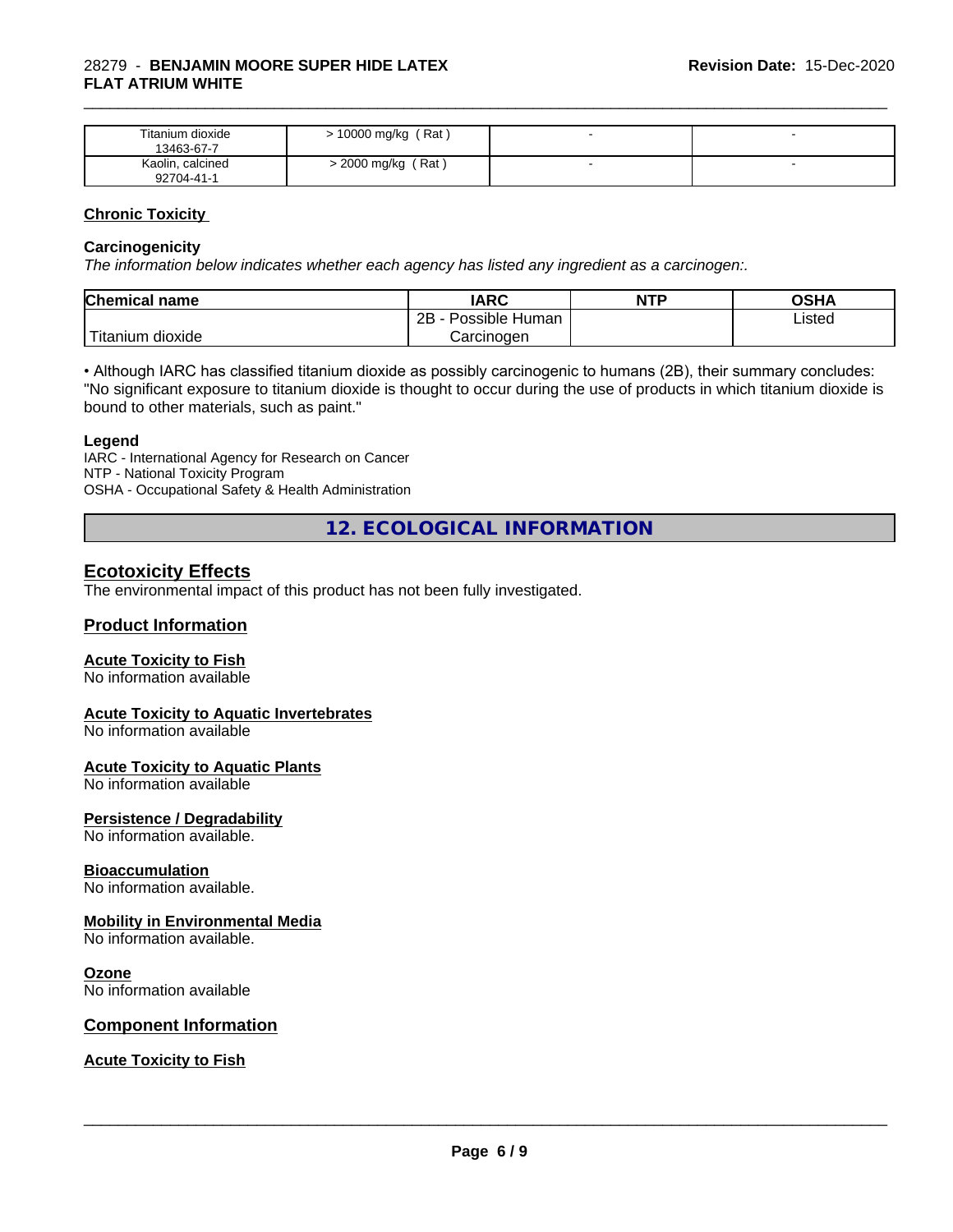#### Titanium dioxide

 $LC50:$  > 1000 mg/L (Fathead Minnow - 96 hr.)

#### **Acute Toxicity to Aquatic Invertebrates**

No information available

#### **Acute Toxicity to Aquatic Plants**

No information available

| Dispose of in accordance with federal, state, and local regulations. Local<br><b>Waste Disposal Method</b><br>requirements may vary, consult your sanitation department or state-designated<br>environmental protection agency for more disposal options. |
|-----------------------------------------------------------------------------------------------------------------------------------------------------------------------------------------------------------------------------------------------------------|
|                                                                                                                                                                                                                                                           |
| <b>14. TRANSPORT INFORMATION</b>                                                                                                                                                                                                                          |
| Not regulated<br><b>DOT</b>                                                                                                                                                                                                                               |
| <b>ICAO / IATA</b><br>Not regulated                                                                                                                                                                                                                       |
| Not regulated<br><b>IMDG / IMO</b>                                                                                                                                                                                                                        |
| <b>15. REGULATORY INFORMATION</b>                                                                                                                                                                                                                         |

\_\_\_\_\_\_\_\_\_\_\_\_\_\_\_\_\_\_\_\_\_\_\_\_\_\_\_\_\_\_\_\_\_\_\_\_\_\_\_\_\_\_\_\_\_\_\_\_\_\_\_\_\_\_\_\_\_\_\_\_\_\_\_\_\_\_\_\_\_\_\_\_\_\_\_\_\_\_\_\_\_\_\_\_\_\_\_\_\_\_\_\_\_

#### **International Inventories**

| <b>TSCA: United States</b> | Yes - All components are listed or exempt. |
|----------------------------|--------------------------------------------|
| <b>DSL: Canada</b>         | Yes - All components are listed or exempt. |

### **Federal Regulations**

#### **SARA 311/312 hazardous categorization**

| Acute health hazard               | Nο |
|-----------------------------------|----|
| Chronic Health Hazard             | Nο |
| Fire hazard                       | N٥ |
| Sudden release of pressure hazard | Nο |
| Reactive Hazard                   | Nο |

#### **SARA 313**

Section 313 of Title III of the Superfund Amendments and Reauthorization Act of 1986 (SARA). This product contains a chemical or chemicals which are subject to the reporting requirements of the Act and Title 40 of the Code of Federal Regulations, Part 372:

*None*

#### **Clean Air Act,Section 112 Hazardous Air Pollutants (HAPs) (see 40 CFR 61)**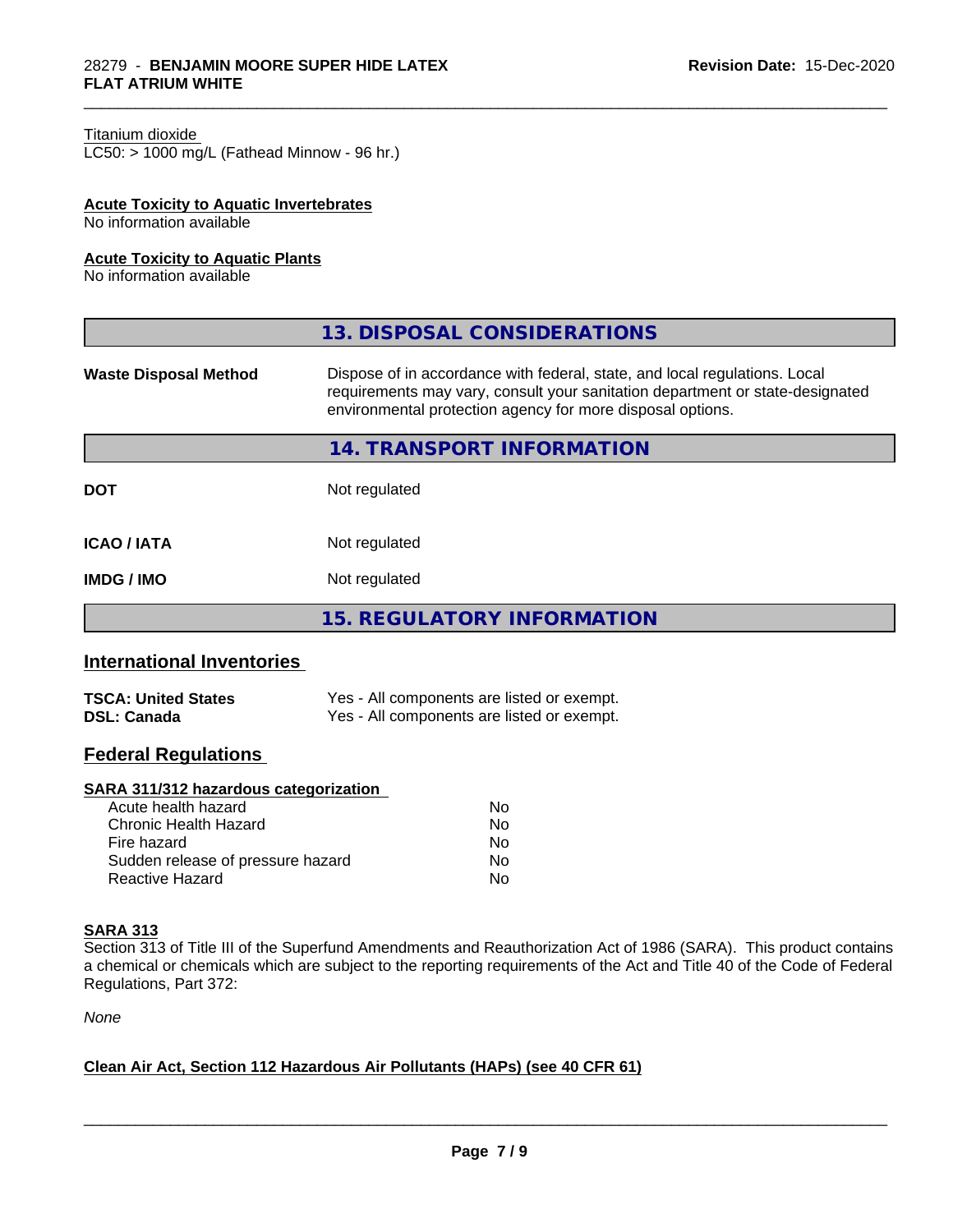This product contains the following HAPs:

*None*

#### **US State Regulations**

#### **California Proposition 65**

**A** WARNING: Cancer and Reproductive Harm– www.P65warnings.ca.gov

#### **State Right-to-Know**

| <b>Chemical name</b> | <b>Massachusetts</b> | <b>New Jersey</b> | Pennsylvania |
|----------------------|----------------------|-------------------|--------------|
| Limestone            |                      |                   |              |
| Titanium dioxide     |                      |                   |              |
| Diatomaceous earth   |                      |                   |              |

#### **Legend**

X - Listed

### **16. OTHER INFORMATION**

**HMIS** - **Health:** 1 **Flammability:** 0 **Reactivity:** 0 **PPE:** -

\_\_\_\_\_\_\_\_\_\_\_\_\_\_\_\_\_\_\_\_\_\_\_\_\_\_\_\_\_\_\_\_\_\_\_\_\_\_\_\_\_\_\_\_\_\_\_\_\_\_\_\_\_\_\_\_\_\_\_\_\_\_\_\_\_\_\_\_\_\_\_\_\_\_\_\_\_\_\_\_\_\_\_\_\_\_\_\_\_\_\_\_\_

#### **HMIS Legend**

- 0 Minimal Hazard
- 1 Slight Hazard
- 2 Moderate Hazard
- 3 Serious Hazard
- 4 Severe Hazard
- \* Chronic Hazard
- X Consult your supervisor or S.O.P. for "Special" handling instructions.

*Note: The PPE rating has intentionally been left blank. Choose appropriate PPE that will protect employees from the hazards the material will present under the actual normal conditions of use.*

*Caution: HMISÒ ratings are based on a 0-4 rating scale, with 0 representing minimal hazards or risks, and 4 representing significant hazards or risks. Although HMISÒ ratings are not required on MSDSs under 29 CFR 1910.1200, the preparer, has chosen to provide them. HMISÒ ratings are to be used only in conjunction with a fully implemented HMISÒ program by workers who have received appropriate HMISÒ training. HMISÒ is a registered trade and service mark of the NPCA. HMISÒ materials may be purchased exclusively from J. J. Keller (800) 327-6868.*

 **WARNING!** If you scrape, sand, or remove old paint, you may release lead dust. LEAD IS TOXIC. EXPOSURE TO LEAD DUST CAN CAUSE SERIOUS ILLNESS, SUCH AS BRAIN DAMAGE, ESPECIALLY IN CHILDREN. PREGNANT WOMEN SHOULD ALSO AVOID EXPOSURE.Wear a NIOSH approved respirator to control lead exposure. Clean up carefully with a HEPA vacuum and a wet mop. Before you start, find out how to protect yourself and your family by contacting the National Lead Information Hotline at 1-800-424-LEAD or log on to www.epa.gov/lead.

**Prepared By** Product Stewardship Department Benjamin Moore & Co. 101 Paragon Drive